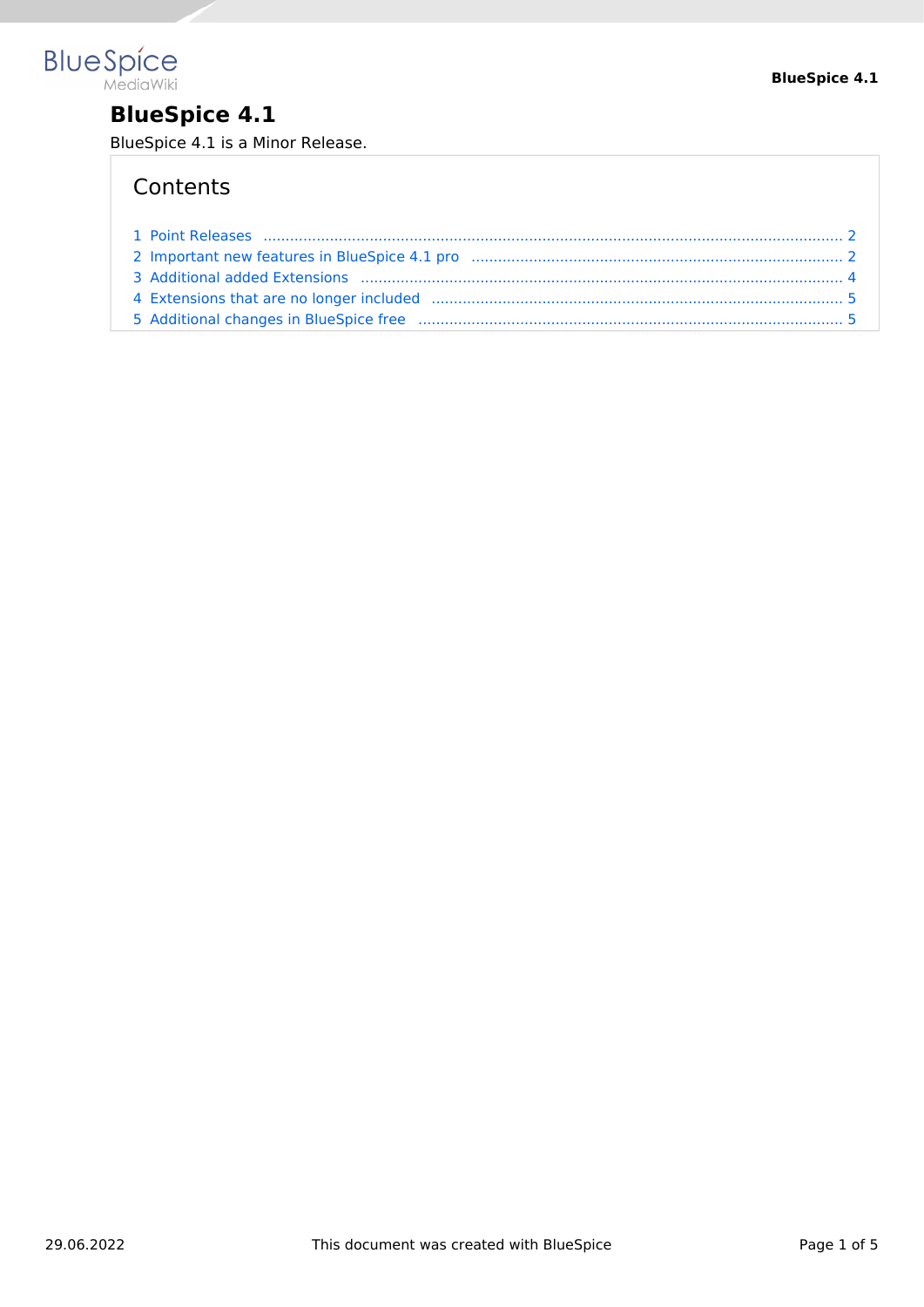<span id="page-1-0"></span>

### Point Releases

| Release | Releasedate      |
|---------|------------------|
| 4.1.4   | June 15, 2022    |
| 4.1.3   | April 26, 2022   |
| 4.1.2   | March 17. 2022   |
| 4.1.1   | February 8, 2022 |
| 4.1.0   | January 19, 2022 |

### <span id="page-1-1"></span>Important new features in BlueSpice 4.1 pro

| <b>Function</b>                            | <b>Description</b>                                                                                                                                                                              |                                                                                                                                                                       | <b>Screenshot</b>                                                                                                                                                                                                                                                                                                                                                          |                                                                                                                                                                                                                                                                                                 |                                                                                                                                                                                                                                                             |
|--------------------------------------------|-------------------------------------------------------------------------------------------------------------------------------------------------------------------------------------------------|-----------------------------------------------------------------------------------------------------------------------------------------------------------------------|----------------------------------------------------------------------------------------------------------------------------------------------------------------------------------------------------------------------------------------------------------------------------------------------------------------------------------------------------------------------------|-------------------------------------------------------------------------------------------------------------------------------------------------------------------------------------------------------------------------------------------------------------------------------------------------|-------------------------------------------------------------------------------------------------------------------------------------------------------------------------------------------------------------------------------------------------------------|
| <b>New standard</b><br>skin<br>"Discovery" | Modern, light-<br>weight skin. We<br>focused on a<br>neutral design and<br>thought a lot<br>about usability. As<br>an alternative, you<br>can still activate<br>the previous<br>"Calumma" skin. | $\equiv$ BlueSpice $\&$<br>ENTRYPOINTS<br>Main Page<br>Bookshelf<br>All pages<br>Blog<br>Timeline<br>Recent changes<br>GETTING STARTED<br>Support<br>Skin "Discovery" | $Q$ Find<br>Main page<br>Ø<br>For an easy start<br>Get familiar with BlueSpice.<br>How do I create a page? of<br>How do I format text? (2)<br>How do I work with menus? (f<br><b>IIV</b><br>Documentation<br>Find all topics in our helpdesk or video tutorials.<br>Visit the helpdesk of<br>Visit our Youtube channel of<br>What would you like to use BlueSpice pro for? | $\rho + \sigma$<br>$\Rightarrow$<br>Style your wiki<br>Add your logo and design your wild with FlexiSkin.<br>Customize now<br>More about FlexiSkin (f)<br>$\mathcal{D}$<br>Do you need help?<br>Contact our support team at<br>+49 (0941) 660 800<br>Send an E-mail of<br>Request a caliback of | <b>ACTIONS</b><br>Move<br>Copy<br>Delete<br>Refresh<br>Start a workflow<br>Manage explity<br>Set reminder<br>Set page assignme<br>Add to health<br>$\mathbb D$<br>$\alpha$<br>DETAILS<br>Page history<br>Page informatio<br>Browse properti-<br>all actions |
|                                            | With the FlexiSkin                                                                                                                                                                              |                                                                                                                                                                       |                                                                                                                                                                                                                                                                                                                                                                            |                                                                                                                                                                                                                                                                                                 |                                                                                                                                                                                                                                                             |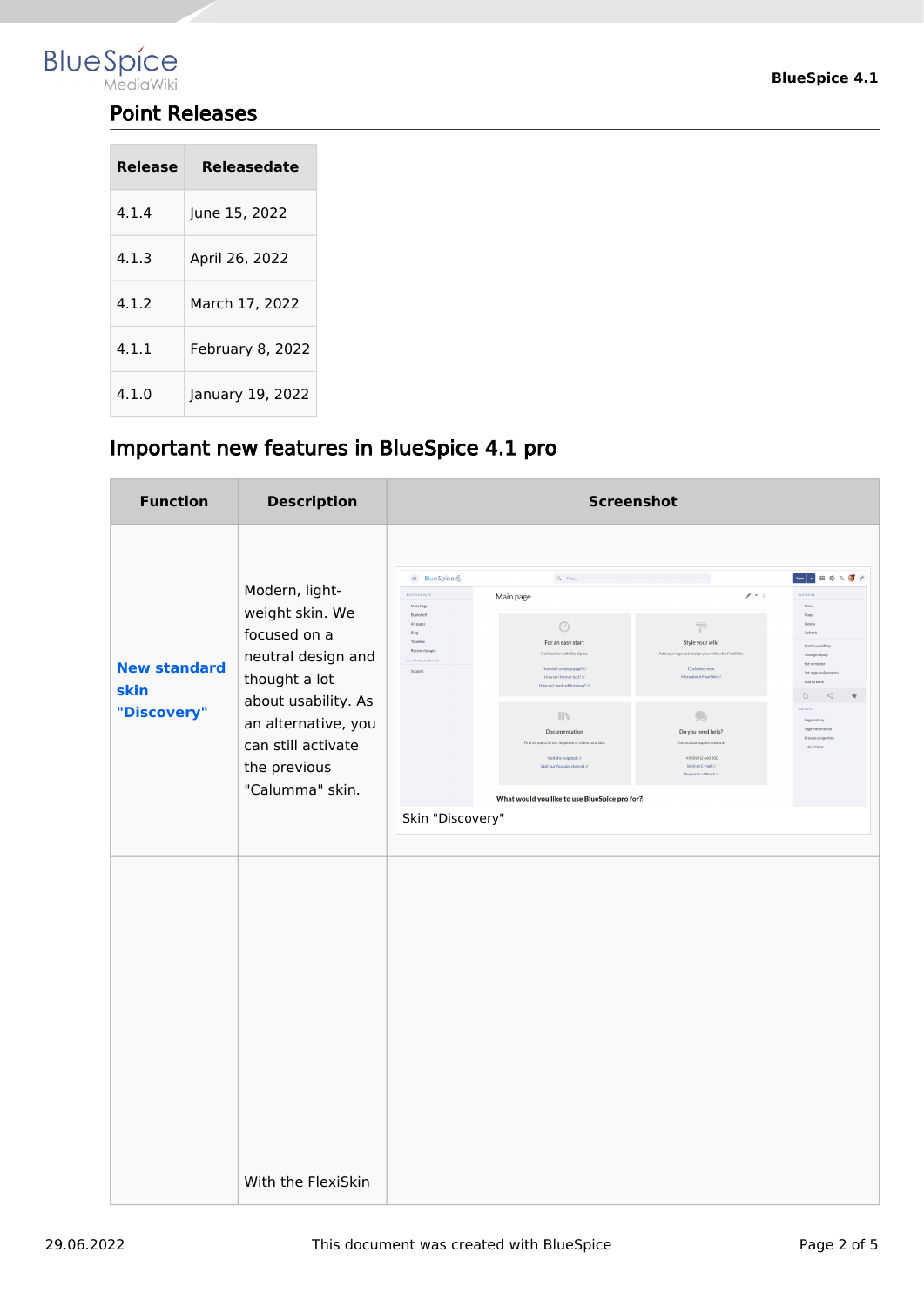# **BlueSpice**

### **BlueSpice 4.1**

| <b>Function</b>  | <b>Description</b>                                                                                                                                                                                                                     | <b>Screenshot</b>                                                                                                                                                                                                                                                                                                                                                                                                                                                                                                                                                                                                                                                                                                                                                                                                                                                                                                                                                                                                                                      |
|------------------|----------------------------------------------------------------------------------------------------------------------------------------------------------------------------------------------------------------------------------------|--------------------------------------------------------------------------------------------------------------------------------------------------------------------------------------------------------------------------------------------------------------------------------------------------------------------------------------------------------------------------------------------------------------------------------------------------------------------------------------------------------------------------------------------------------------------------------------------------------------------------------------------------------------------------------------------------------------------------------------------------------------------------------------------------------------------------------------------------------------------------------------------------------------------------------------------------------------------------------------------------------------------------------------------------------|
| <b>FlexiSkin</b> | editor, you can<br>change the logo,<br>colors, and fonts<br>within minutes<br>directly in the<br>wiki.                                                                                                                                 | $\Box$<br>Flexibin - 4-1-a-pro<br>$\times$ $\hspace{-.08in}$ +<br>$\leftarrow$ $\rightarrow$ C $\otimes$ https://en.demo.bluespice.com<br>D<br>$\equiv$ BlueSpice<br>$Q$ Find.<br>New   -             0<br><b>ENTRYPOINTS</b><br>$\checkmark$<br>Images<br>$\Box$<br>≪<br>Main Page<br>Logo<br>Favicon<br>DETAILS<br>BlueSpice_Logo_v2020.pn @<br>pexels-pixabay-47547.jpg<br>Bookshelf<br>all actions<br>All pages<br><b>BlueSpice</b><br>Blog<br>Timeline<br><b>Recent change</b><br>Layout colors<br>$\widehat{\phantom{a}}$<br>GETTING STARTED<br><b>Header color</b><br><b>Support</b><br>Header background<br><b>Header foreground</b><br><b>Header highlight</b><br>$\bigcirc$ amm<br>#08529d<br>#d50023<br><b>Sandbox</b><br>Sidebar colors<br>Sidebar background<br>Sidebar foreground<br>Sidebar highlight<br>$\Box$ amm<br>$\Box$ #ade4a9<br>1 400834c<br><b>Footer colors</b><br>Footer background<br>Footer foreground<br>1454545<br>$\bigcirc$ #fff2bb<br>Content<br>$\checkmark$<br>Free CSS<br>$\checkmark$<br>$\circ$ 1/<br>FlexiSkin |
| <b>Workflows</b> | The workflow<br>function has been<br>completely<br>revised.<br>Workflows are<br>now based on<br><b>BPMN.</b> This makes<br>it easier to adapt<br>them to special<br>requirements.<br>Four review<br>workflows are<br>already included. | Single user approval<br>Ask a user for reviewing and approving a page. Once this is done, an email<br>notification is sent to the specified recipient.<br>Expert document control<br>Ask one user to edit a page and another expert user to review those changes.<br>Then ask a third user to accept and publish the page. Once this is done, an email<br>notification is sent to the specified recipient.<br>Group Feedback<br>v st<br>yle y<br>Ask a group of users for feedback while reviewing a page. Once this is done, an<br>email notification is sent to the specified recipient.<br>C<br>E<br>esi,<br>Single user feedback<br>Ask a user for feedback while reviewing a page. Once this is done, an email<br>notification is sent to the specified recipient.<br>;to<br>a<br>Select workflow<br>$\check{ }$<br>at<br>bo<br>th menus? r*<br>Selecting a workflow                                                                                                                                                                              |
|                  | The new "My                                                                                                                                                                                                                            |                                                                                                                                                                                                                                                                                                                                                                                                                                                                                                                                                                                                                                                                                                                                                                                                                                                                                                                                                                                                                                                        |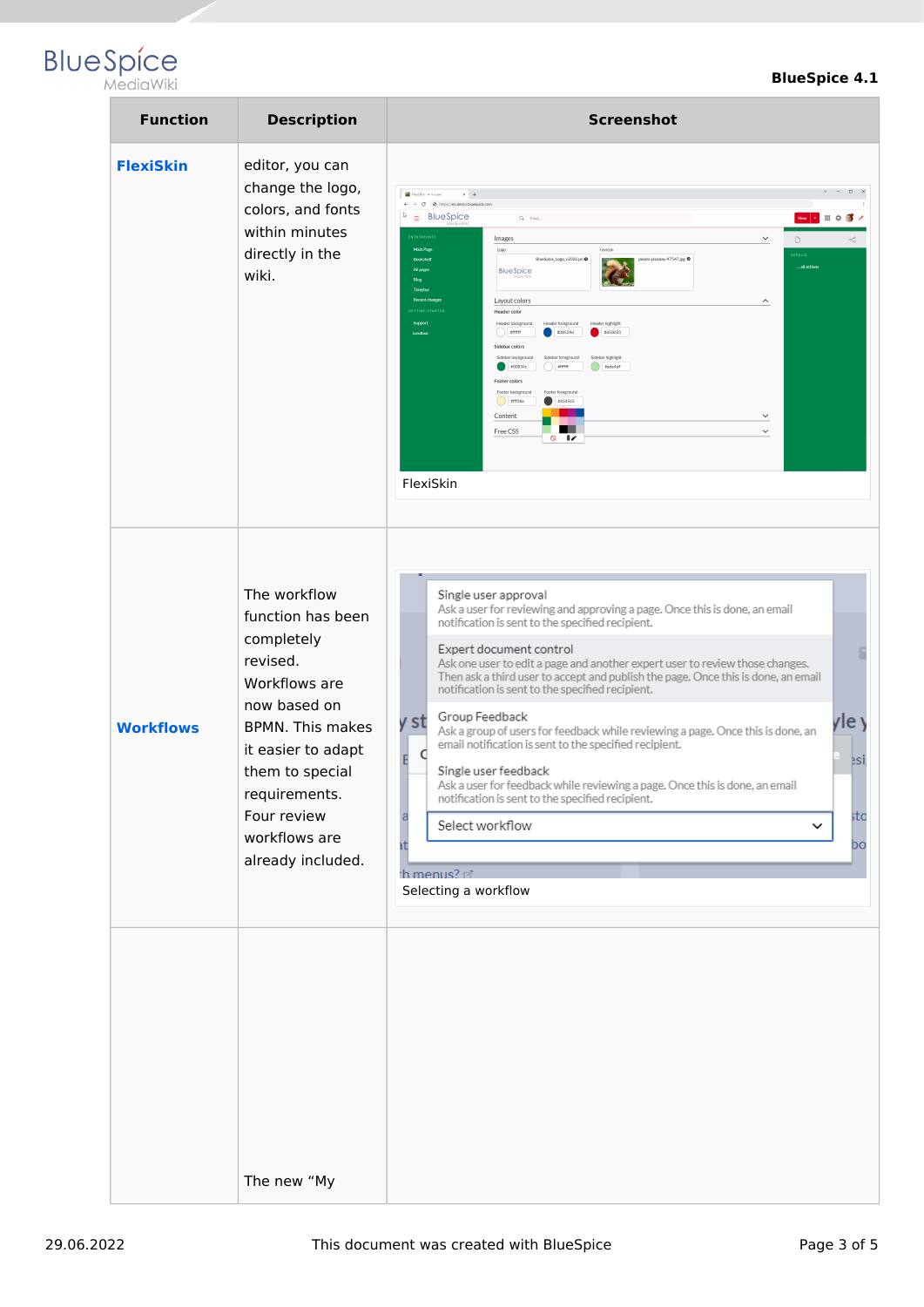## **Blue** Spice

| <b>Function</b>                     | <b>Description</b>                                                                                                                                      | <b>Screenshot</b>                                                                                                                                                                                                                                                                                                                                                                                                                                                                                                                                                                                    |
|-------------------------------------|---------------------------------------------------------------------------------------------------------------------------------------------------------|------------------------------------------------------------------------------------------------------------------------------------------------------------------------------------------------------------------------------------------------------------------------------------------------------------------------------------------------------------------------------------------------------------------------------------------------------------------------------------------------------------------------------------------------------------------------------------------------------|
| <b>My tasks</b>                     | Tasks" overview<br>page enables<br>users to view and<br>process all<br>pending workflow<br>tasks or read<br>confirmations.                              | Special My tasks<br>O<br>My tasks<br>Q Search<br><b>Hallo Welt! GmbH</b><br><b>Main Page</b><br>OrgChart<br>ĕ<br>牢<br>l≡l<br>User feedback<br>User vote<br>Read confirmation required<br>· WikiSysop initiated this workflow<br>· WikiSysop initiated this workflow<br>· Instructions: Should we add more content?<br>o Instructions: Please approve the page.<br><b>QM:Introduction</b><br><b>Creating a Page</b><br><b>QM:Quality Management</b><br>l≡l<br>$\equiv$<br>l≡l<br>Read confirmation required<br>Read confirmation required<br>Representative<br>Read confirmation required<br>My tasks |
| <b>BPMN</b><br>diagrams             | You can now<br>create business<br>processes in BPMN<br>format. The<br>diagrams can be<br>exported as XML<br>files or in SVG<br>format.                  | HR DEPARTMENT<br>update<br>inform<br>operational<br>personnel<br>matrix<br>department<br>Ÿ<br>$\triangledown$<br>REQUESTING DEP<br>inform employer<br>request the<br>move<br>prepare work<br>station<br>IT DEPARTMENT<br>П<br>completed<br>inform HR<br>administration<br>tasks the IT<br>department<br>departments<br>set up<br>Relocate user<br>ministrative<br>account<br>rights<br><b>BPMN</b> diagram                                                                                                                                                                                           |
| <b>Two-factor</b><br>authentication | Logins to the wiki<br>can now also be<br>configured to<br>require an<br>additional one-<br>time password or<br>a physical security<br>key (Fido stick). |                                                                                                                                                                                                                                                                                                                                                                                                                                                                                                                                                                                                      |

### <span id="page-3-0"></span>Additional added Extensions

#### **Developer: MW=MediaWiki Extension HW: Hallo Welt! Extension**

| <b>Extension</b> | <b>Developer</b> | <b>Description</b>                                                       |
|------------------|------------------|--------------------------------------------------------------------------|
|                  |                  | Allows for importing and exporting the contents of a wiki's pages in XML |